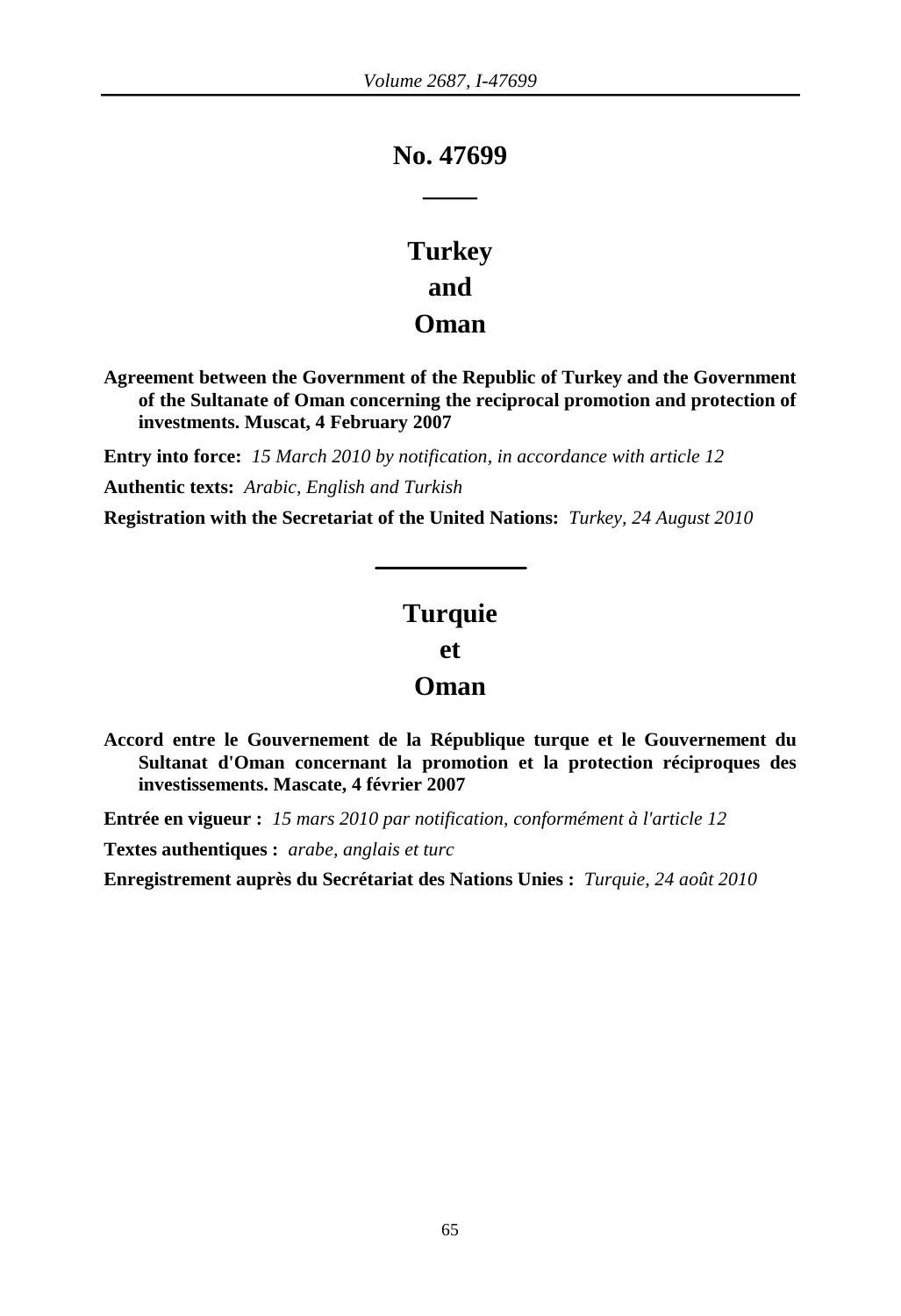[ ENGLISH TEXT – TEXTE ANGLAIS ]

### AGREEMENT BETWEEN

### THE GOVERNMENT OF THE REPUBLIC OF TURKEY

### AND

### THE GOVERNMENT OF THE SULTANATE OF OMAN

#### CONCERNING

### THE RECIPROCAL PROMOTION AND PROTECTION OF

### INVESTMENTS

The Government of the Republic of Turkey and the Government of the Sultanate. of Oman (hereinafter referred to as "the Contracting Parties" and each referred to as the "Contracting Party")

Desiring to expand and strengthen the existing economic cooperation between the two countries to their mutual benefit, and to create conditions conducive to increase investments by investors of one Contracting Party in the tenitory of the other Contracting Party;

Recognizing that the promotion and protection of investments will help stimulate business initiatives and the transfer of capital and technology between the two countries in the interest of their economic development;

Have agreed as follows;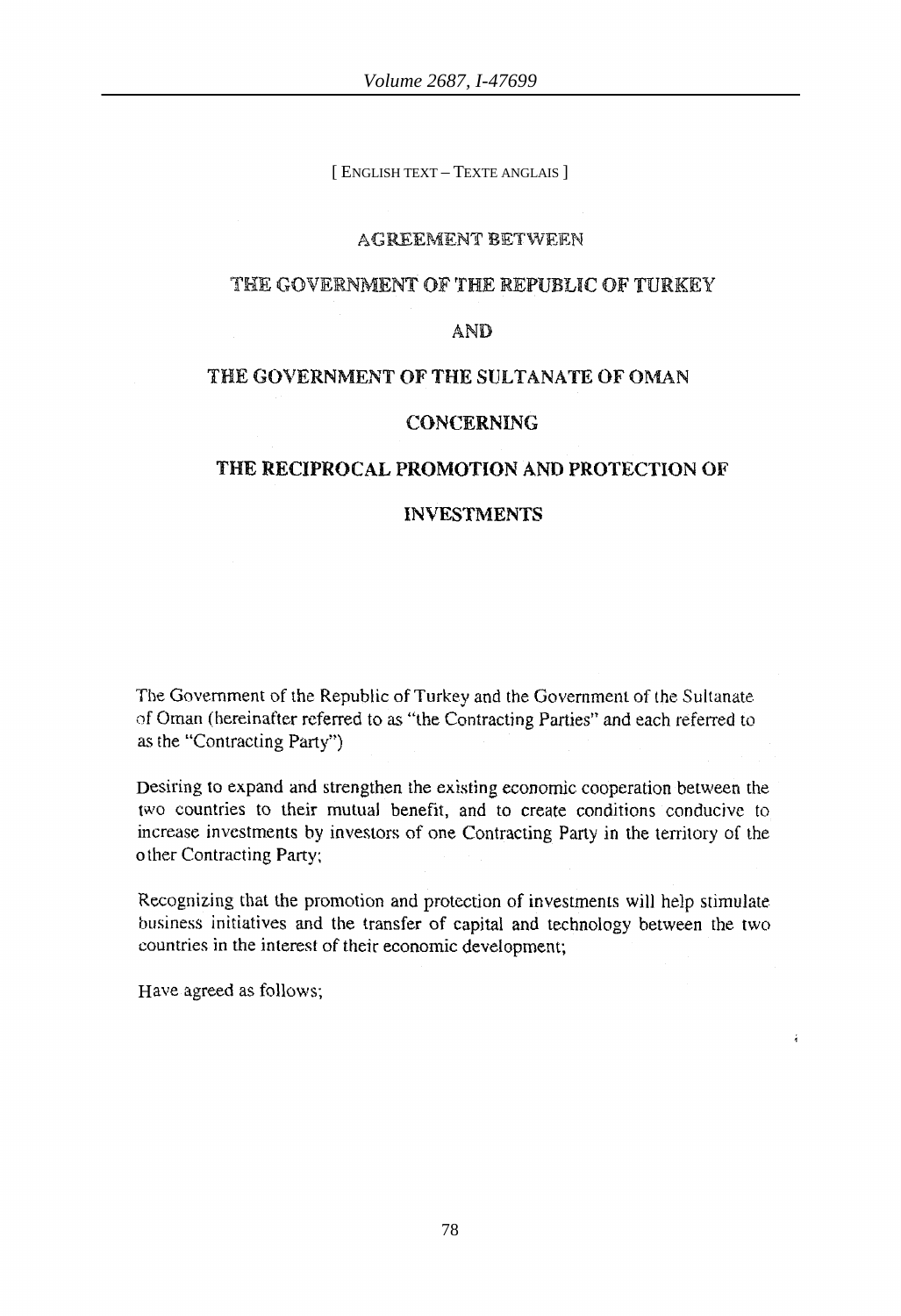#### Definitions

For the purposes of this Agreement;

1. The term "investment", means every kind of assets affected as investments in accordance with the laws and regulations of the Contracting Party which accepts investment in its territory and shaH include in particular, though not exclusively:

(a) movable and immovable property, as well as any other rights *in rem* such as mortgages, pledges and similar rights as defined in conformity with the laws and regulations of the Contracting Party in whose territory the property is situated:

(b) shares, premium on shares and other kinds of interests in companies;

(c) returns, claims to money or any other rights having financial value related to an investment:

(d) industrial and intellectual property rights such as patents, industrial designs, technical processes, as well as trademarks, goodwill, know-how and other similar rights;

Ce) business concessions conferred by law or under contract, including concessions to search for, cultivate, extract or exploit natural resources.

The said term shaH refer to all direct investments made in accordance with the laws and regulations in the territory of the Contracting Party where the investments are made. The term "investment" covers all investments made in the territory of a Contracting Party before or after entry into force of this. Agreement.

Any alteration of the form in which assets are invested or reinvested shall not affect their qualification as investments provided that such alteration is not in conflict with the legislation of the Contracting Party on the territory of which the investment is made.

The term "investor" means:

(a) natural persons deriving their status as nationals of either Contracting Party according to its applicable law,

(b) corporations, companies, firms or other business associations incorporated or constituted under the laws in force of either of the Contracting Parties and having their headquarters in the territory of that Contracting Party.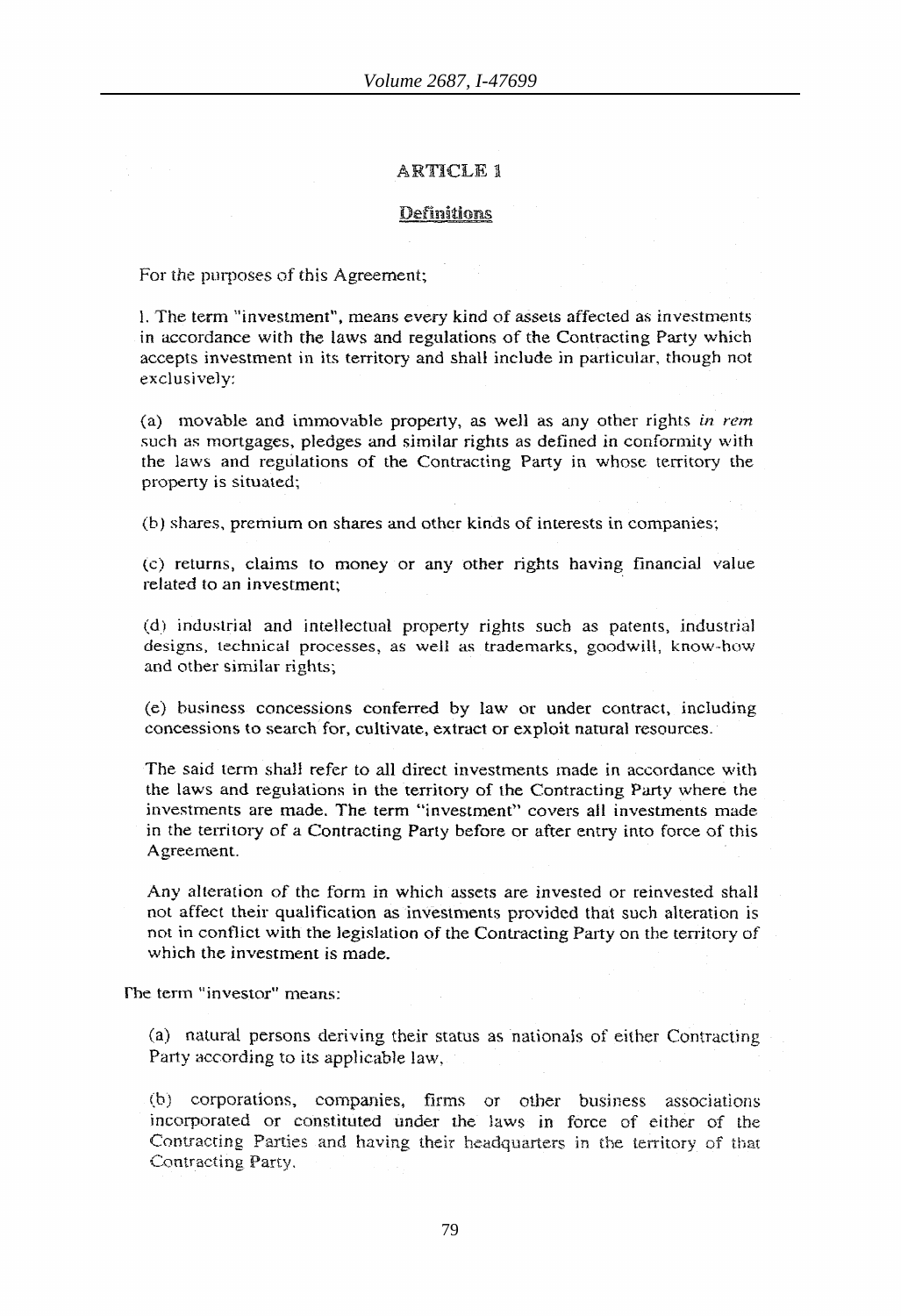- 3. The term "returns" means the amounts produced by an investment or reinvestment including investment in assistance and technical services such as profits, royalties, capital gains, fees and interest.
- 4. The term "territory" means:
- (a) With respect to the. Republic of Turkey, the Turkish territory, territorial sea, as well as the maritime areas over which the Republic of Turkey has jurisdiction or sovereign rights for the purposes of exploration, exploitation and conservation of natural resources, pursuant to international law.
- (b) With respect to the Sultanate of Oman; the territory of the Sultanate of Oman and the islands belonging thereto, including territorial waters and any area outside the territorial waters over which the Sultanate of Oman may, in accordance with international law, exercise sovereign rights with respect to the exploration and exploitation of the natural resources of the sea-bed and the sub-soil and the above~lying waters.

### **Promotion and Protection of Investments**

1. Each Contracting Party shall admit in its territory investments, and activities associated therewith, on a basis no less favourable than that accorded in similar situations to investments of investors of any third country, within the framework of its laws and regulations.

2. Each Contracting Party shall accord to these investments, once established, treatment no less favourable than that accorded in similar situations to investments of its investors or to investments of investors of any third country, whichever is the most favourable, \vithin the framework of its laws and regulations.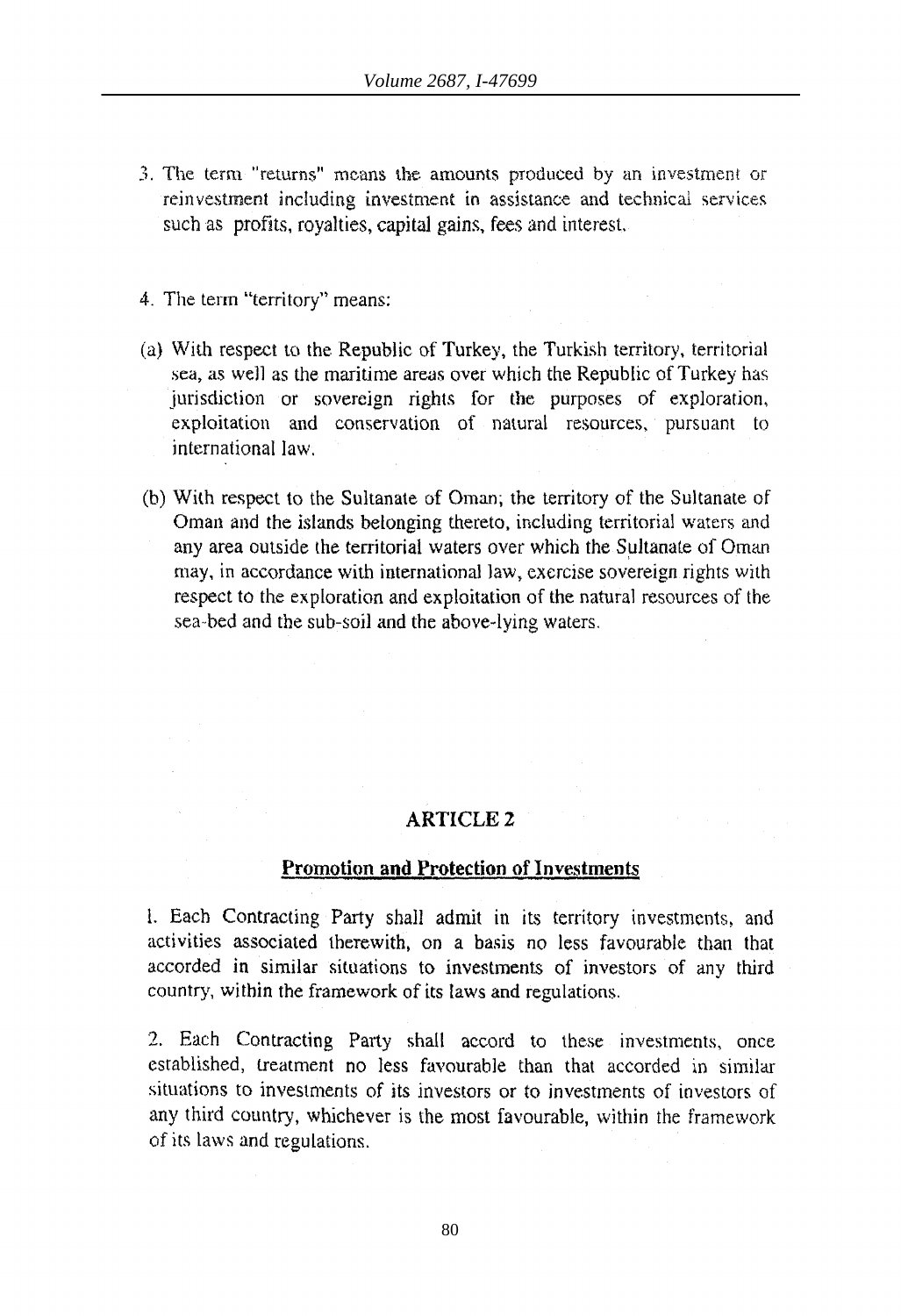3. Each Contracting Party shall in its territory accord to the investors of the other Contracting Party treatment not less favourable than that \vhicb it accords to its own investors or to investors of any third country with respect to management, maintenance, operation, enjoyment or disposal of their investments, whichever is more favourable to the investor.

4. Subject to the laws and regulations of the Contracting Parties relating to the entry, sojourn and employment of aliens:

- (a) nationals of either Contracting Party shall be permitted to enter and remain in the territory of the other Contracting Party for purposes of establishing, developing, administering or advising on the operation of an investment to which (hey, or an investor of the first Contracting Party that employs them, have committed or are in the process of committing a substantial amount of capital or other resources,
- (b) companies which are legally constituted under the applicable laws and regulations of one Contracting Party, and which are investments of investors of the other Contracting 'Party, shall be permitted to engage top managerial and technical personnel of their choice, regardless of nationality.

5. The Provisions of this Article shall not be construed so as to oblige one Contracting Party to extend to the investors of the other Contracting Party the benefit of any treatment, preference or privilege which may be extended by the former Contracting Party by virtue of any intemational agreement or arrangement relating wholly or mainly to taxation.

6. The non-discrimination, national treatment and most-favored nation treatment provisions of this Agreement shall not apply to all actual or future advantages accorded by either party by virtue of its membership of. or *association* with, a customs, economic or monetary union, a common market or a free trade area; to nationals or companies of its own, of Member States of such union, common market or free trade area, or of any other third country.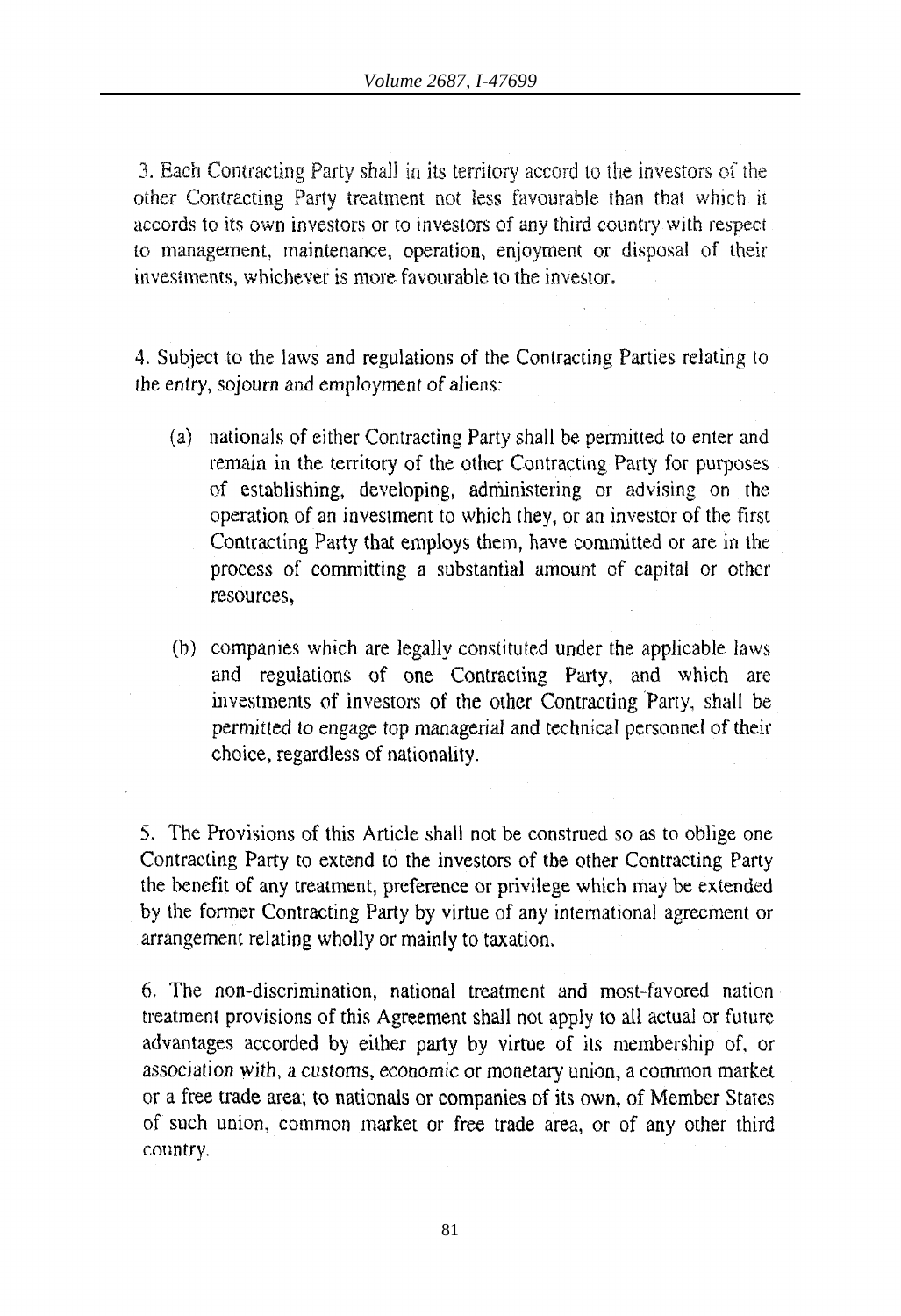# Nationalization and Expropriation

1. The investments made by nationals or companies of one Contracting Party shall enjoy full and complete protection on the territory of the other Contracting Party,

2. Investments of investors of either Contracting Party shall not be nationalized, expropriated. or subjected to measures having effect equivalent to nationalization or expropriation (hereinafter referred to as "expropriation") in the territory of the other Contracting Party except for a public purpose, on a non~discriminatory basis and in accordance with applicable law and the general principles of treatment provided for in Article 2 of this Agreement.

3. Any measures of expropriation which might be taken shall give rise to prompt, adequate and effective compensation, the amount of which shall be calculated on the basis of the fair market value of the investment immediately prior to the point of time when the decision for expropriation was announced or became publicly known. Where the market value cannot be readily ascertained, the compensation shall be determined in accordance with the generally recognized principles of valuation and on equitable principles taking into account, *inter alia*, the capital invested, depreciation, capital already repatriated, replacement value and other relevant factors.

a. with respect to the Turkish investments in the territory of the Sultanate of Oman: The compensation shall include interest at the current LIBOR rate of interest applicable to the currency in which the investment was originally undertaken, from the date of expropriation until the date of payment.

b. with respect to the Omani investments in the territory of the Republic of Turkey: In the event that payment of compensation is delayed, it shall carry an interest at a prevailing rate as agreed upon by both parties unless such rate is prescribed by law from the date of expropriation until the date of payment.

The said compensation shall be effectively realizable, shall be paid without delay and shall be freely transferable.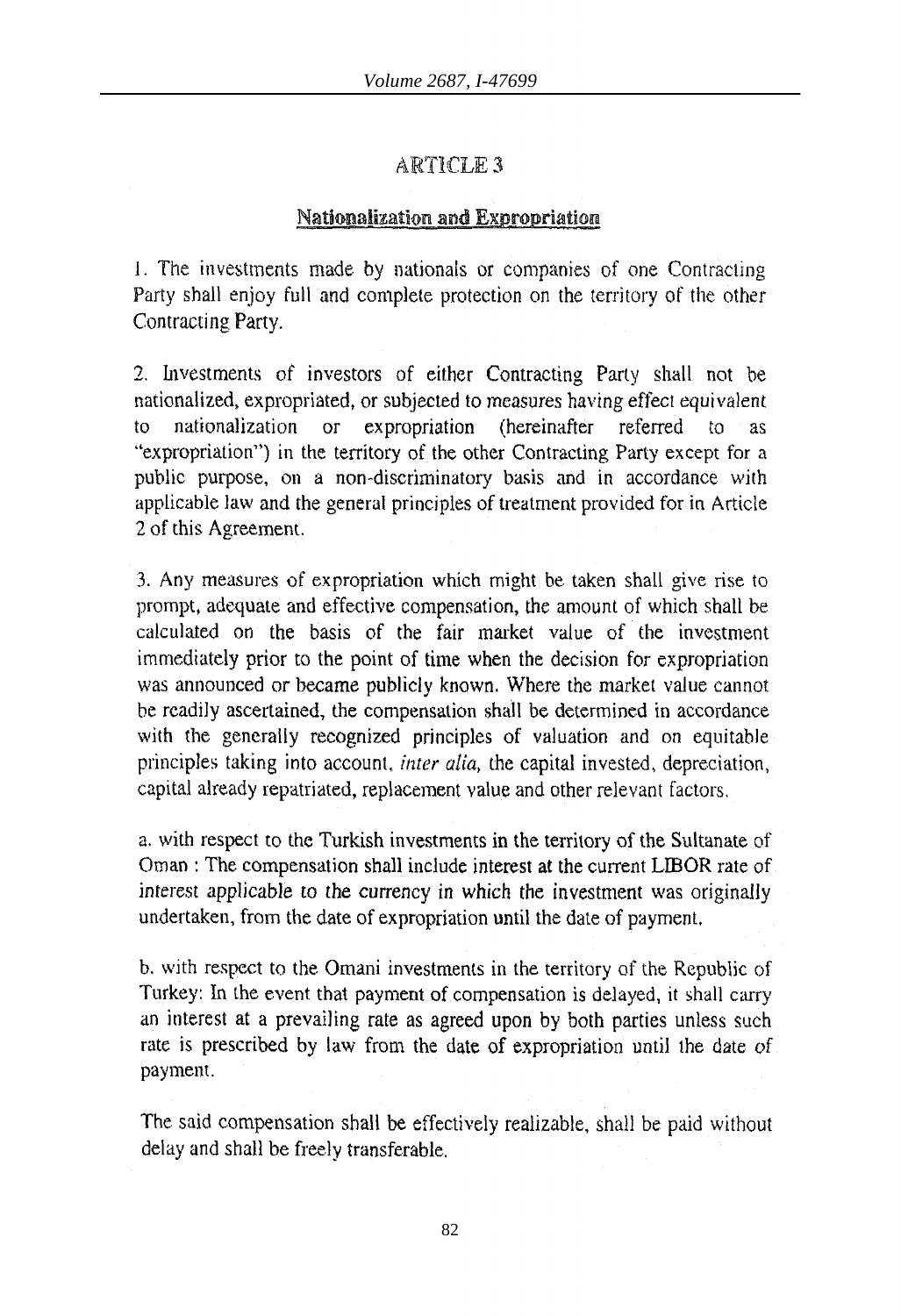#### **Compensation for losses**

 $\iota$ . Investors of one Contracting Party whose investments have sustained losses due ;0 "var or any other armed conflict, revolution, national state of emergency or revolt occurring on the territory of the other Contracting Party, shall enjoy treatment from the latter Contracting Party that is not less favourable than that granted to its own nationals or companies or those of any third State, whichever is the more favourable to the investor concerned.

2. The Provisions of paragraph 1 of this Article shall apply to investors of one Contracting Party who in any of the situations referred to in that paragraph suffer losses in the territory of the other Contracting Party resulting from:

- (a) requisitioning of their property by the forces or authorities of the latter Conlracting Party. or
- Cb) destruction of their property, by the forces or authorities of the latter Contracting Party, which was not caused in combat action or was not required by the necessity of the situation.

### ARTICLES

#### **Transfers**

L Each Contracting Party, on the territory of which the investment have been made by the investors of the other Contracting Party, shall ensure to these investors after the payment of financial obligations. the free transfer of:

(a) returns,

(b) repayments of loans in connection with investments which have regularly contracted,

(c) value of partial or total liquidation or expropriation of investment including capital gains on the capital invested.

(d) compensation for expropriation or loss described in Articles  $3 \& 4$ above,

(e) earnings of the investors of either Contracting Party who have been authorized to work on the territory of the other Contracting Party, as a result of an approved investment,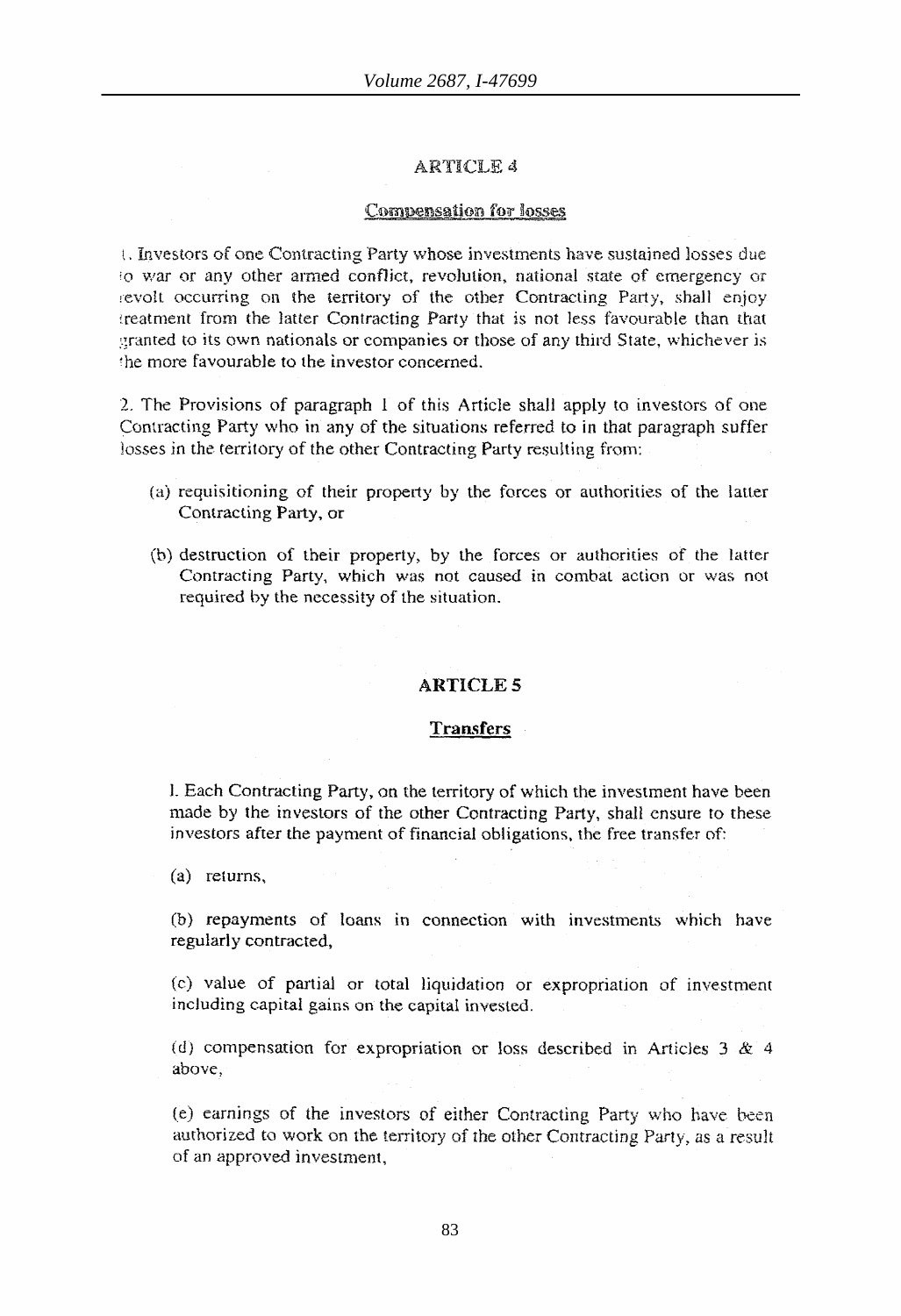$(6)$  capital and any other additional amounts used to maintain, increase, or expand existing investments,

(g) payments arising from the settlement of an investment dispute.

(h) wages, remunerations and accruals of nationals of the other Contracting Party and nationals of any third state who are allowed to work in connection with an investment.

2. Transfers shall be made in the convertible currency in which the investment has been made or in any convertible currency at the rate of exchange in force at the date of transfer.

# ARTICLE 6

### **Subrogation**

I. **If** the investment of an investor of one Contracting Party is insured against non-commercial risks under a system established by law, any subrogation of the insurer, which stems from the terms of the insurance agreement, shall be recognized by the other Contracting Party.

2. The insurer shall not be entitled to exercise any rights other than the rights. which the investor would have been entitled to exercise.

3. Disputes between a Contracting Party and an insurer shall be settled in accordance with the provisions of Article 9 of this Agreement.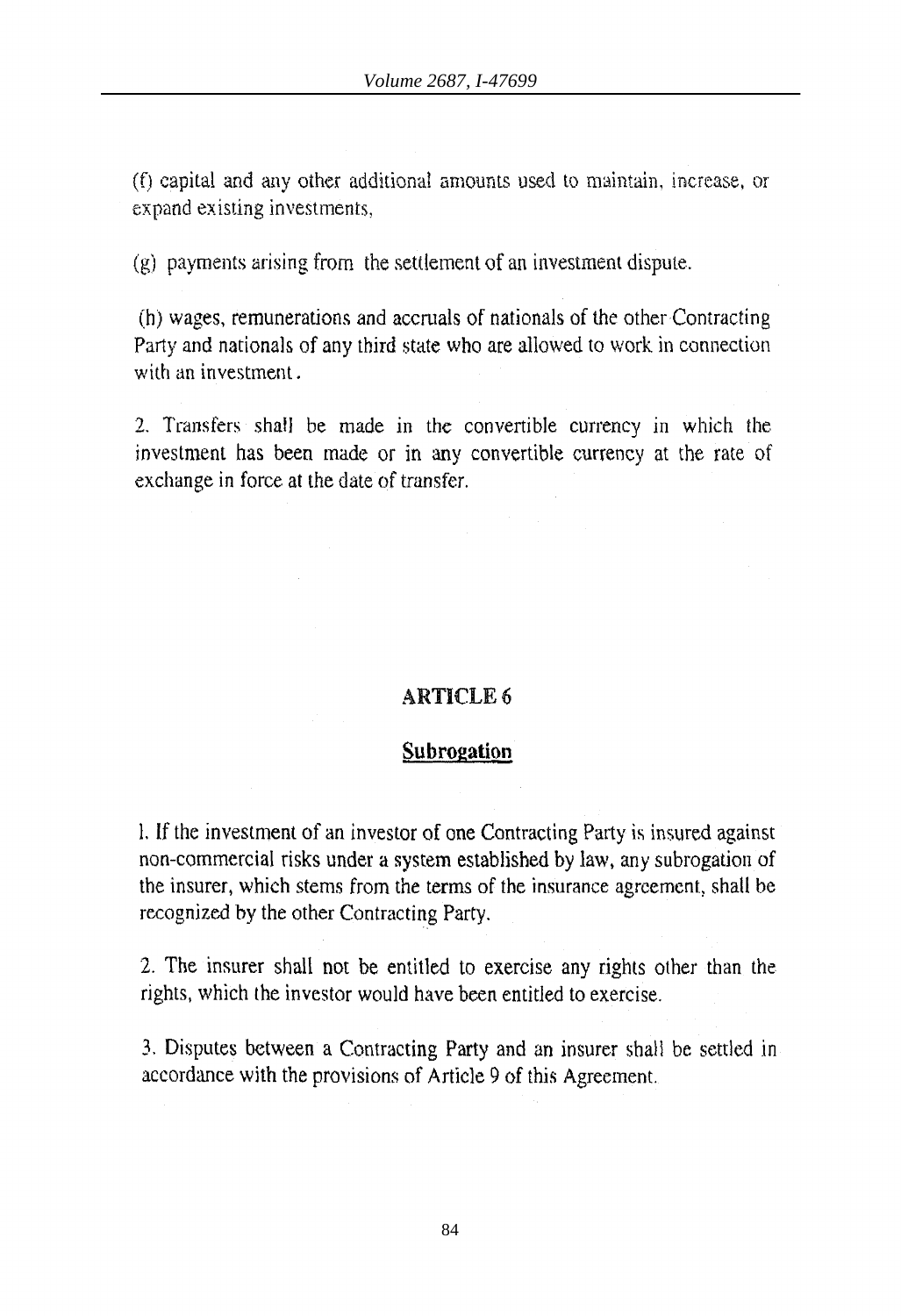### Special Commitment

Investments having formed the subject of a special commitment of one Contracting Party, with respect to the investors of the other Contracting Party, shall be governed, without prejudice to the provisions of this Agreement, by the terms of the said commitment if the latter includes provisions more favorable than those of this Agreement.

# **ARTICLES**

## **Application of Other Rules**

If the laws of either Contracting Party or their existing obligations under International Law at present or established hereafter between the Contracting Parties, in addition to the present Agreement, contain rules whether general or specific, entitling investments by investors of the other Contracting Party to a treatment more favorable than that is provided for by the present Agreement, such rules to the extent that they are more favorable, shall prevail over the present Agreement.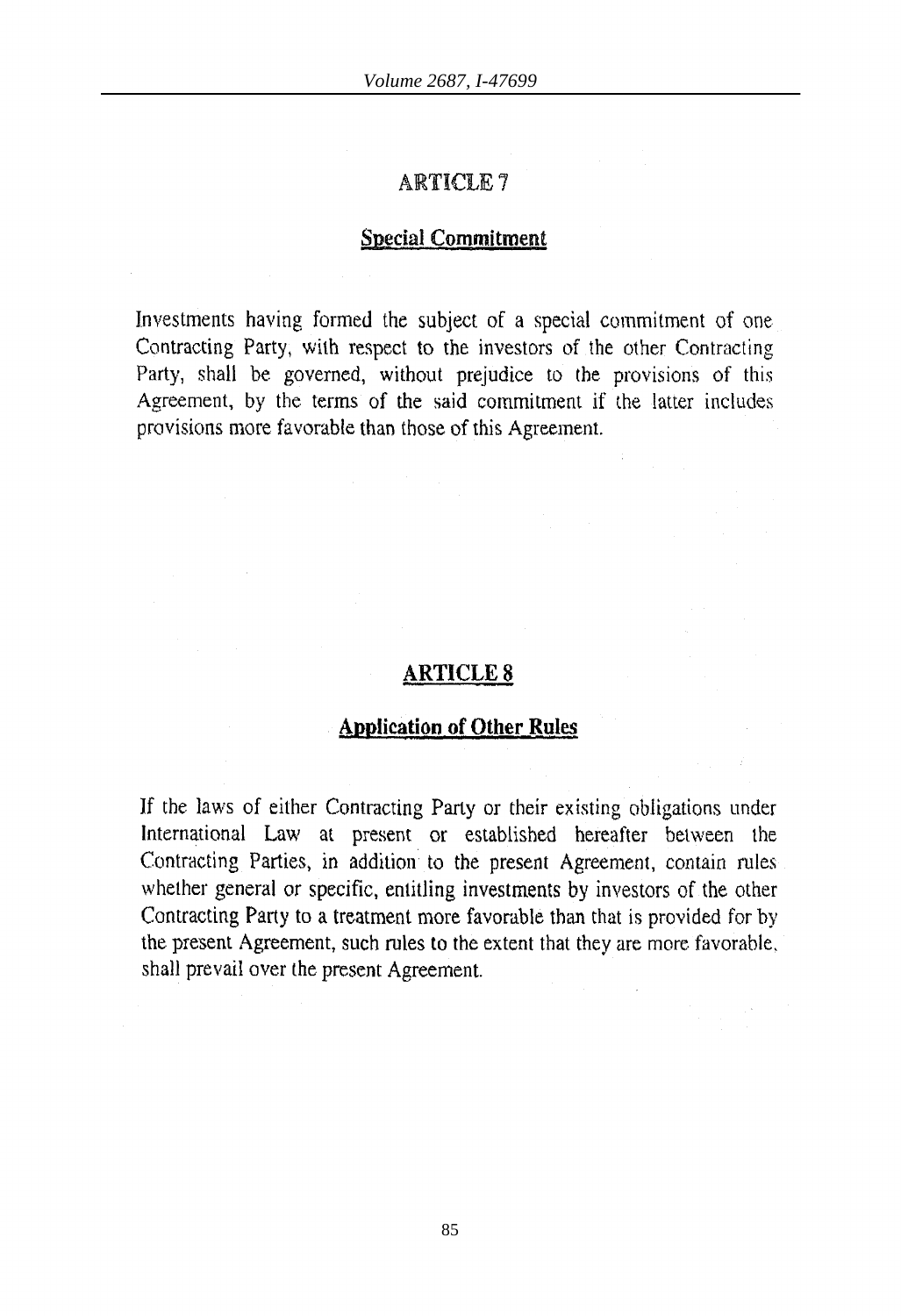### Settlement of Disputes Between One Contracting Party and Investors of the Other Contracting Party

1. Disputes betvveen one of the Contracting Parties and an investor of the other Contracting Party, in connection with his investment, shall be notified in writing, induding detailed information, by the investor to the recipient Contracting Party of the investment. As far as possible, the investor and the concerned Contracting Party shall endeavor to settle these disputes by consultations and negotiations in good faith.

2. If these disputes, cannot be settled in this way within six months following the date of the written notification mentioned in paragraph 1, the dispute can be submitted, as the investor may choose, to:

(a) the competent court of the Contracting Party in whose territory the investment has been made; or

(b) International arbitration under:

(i) the lnternational Center for Settlement of Investment Disputes (ICSID) set up by the " Convention on Settlement of Investment Disputes Between States and Nationals of other Stales", in case both Parties become signatories of this Convention,

(ii) an ad hoc court of arbitration Jaid down under the Arbitration Rules of Procedure of the United Nations Commission for International Trade Law (UNCITRAL).

(iii) arbitration court of Paris International Chamber of Commerce (ICC) or any other form of dispute settlement as agreed upon by the parties to the dispute.

3. If the dispute is submitted in accordance with paragraph (2) to the competent Court of the Contracting Party, the investor cannot at the same time seek the intemational arbitration. **If** the dispute is filed for arbitration the award shall be binding and shall not be subject to any appeal or remedy other than those provided for in the said convention. The award shall be enforced in accordance with domestic law.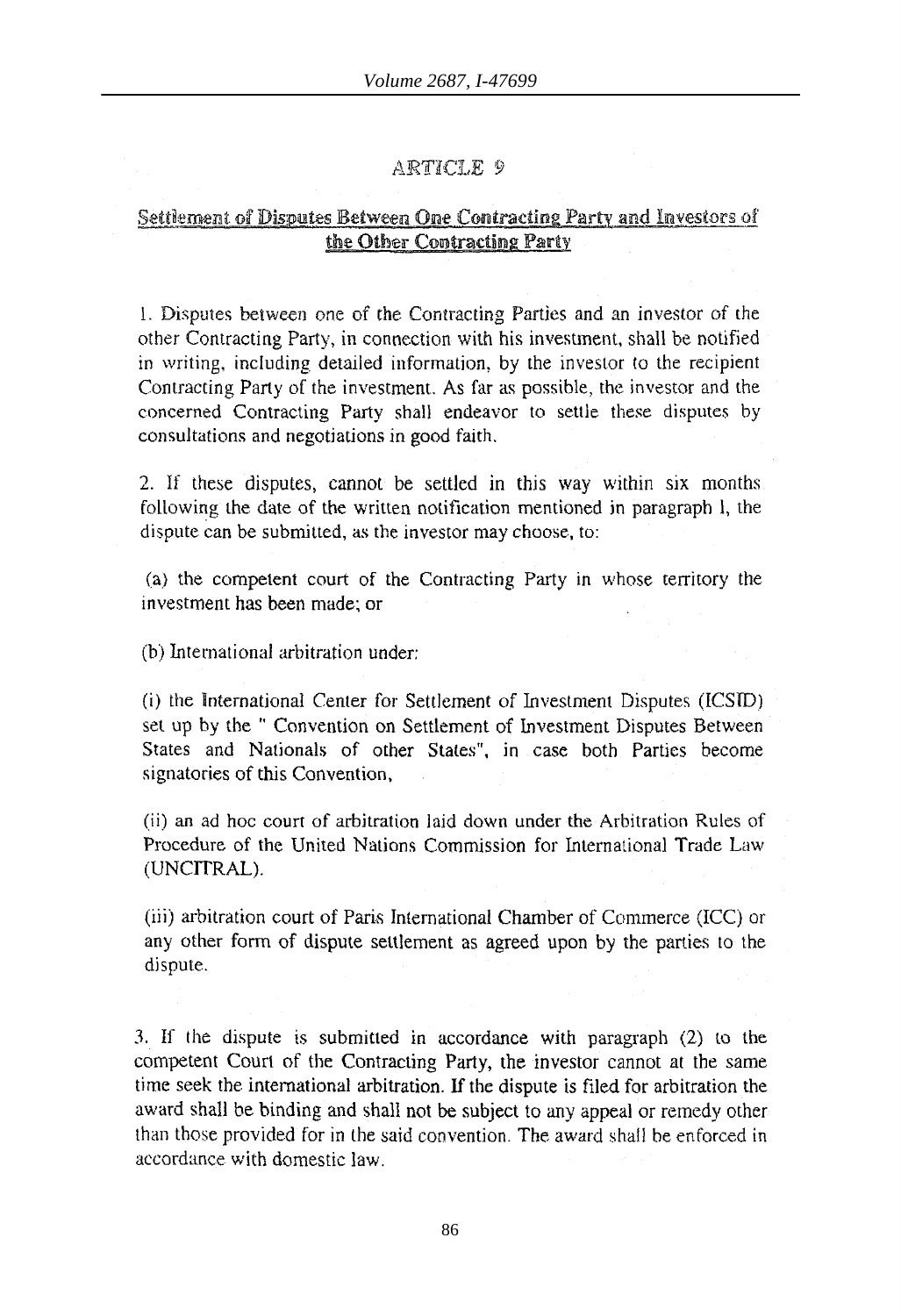4. Notwithstanding the provisions of paragraph 2 of this Article;

- (a) only the disputes arising directly out of investment activities \vhieh have been legally admitted in conformity with the relevant legislation of the Republic of Turkey and the Sultanate of Oman, and that effectively started shall be subject to the jurisdiction of the International Center for Settlement of Investment Disputes (ICSID) or any other international dispute settlement mechanism as agreed by the Contracting Parties;
- (b) the disputes, related to the property and real rights upon the real estates shall be totally subject to the jurisdiction of the Contracting Party in whose territory the investment is made and therefore shall not be submitted to jurisdiction of the International Center for Settlement of Investment Disputes (ICSID) or any other international dispute settlement mechanism; and
- (c) With regard to (he. Article 64 of the "Convention on the Settlement of Investment Disputes between States and Nationals of other States":

Any dispute arising between the Contracting Parties concerning the interpretation or application of "Convention on the Settlement of Investment Disputes between States and Nationals of other States", which is not settled by negotiation, can only be submitted to the Internationai Court of Justice with the consent of both Contracting Parties.

5. A Contracting Party which is a party to a dispute shall not at any stage of arbitration proceeding or enforcement of an arbitration award. raise the objection that the investor who is the other party to the dispute has received an indemnity to cover all or part of its losses by virtue of guarantee or insurance contract.

6. The arbitration awards shall be final and binding for all parties in dispute. Each Contracting Party commits itself to execute the award according to its national law.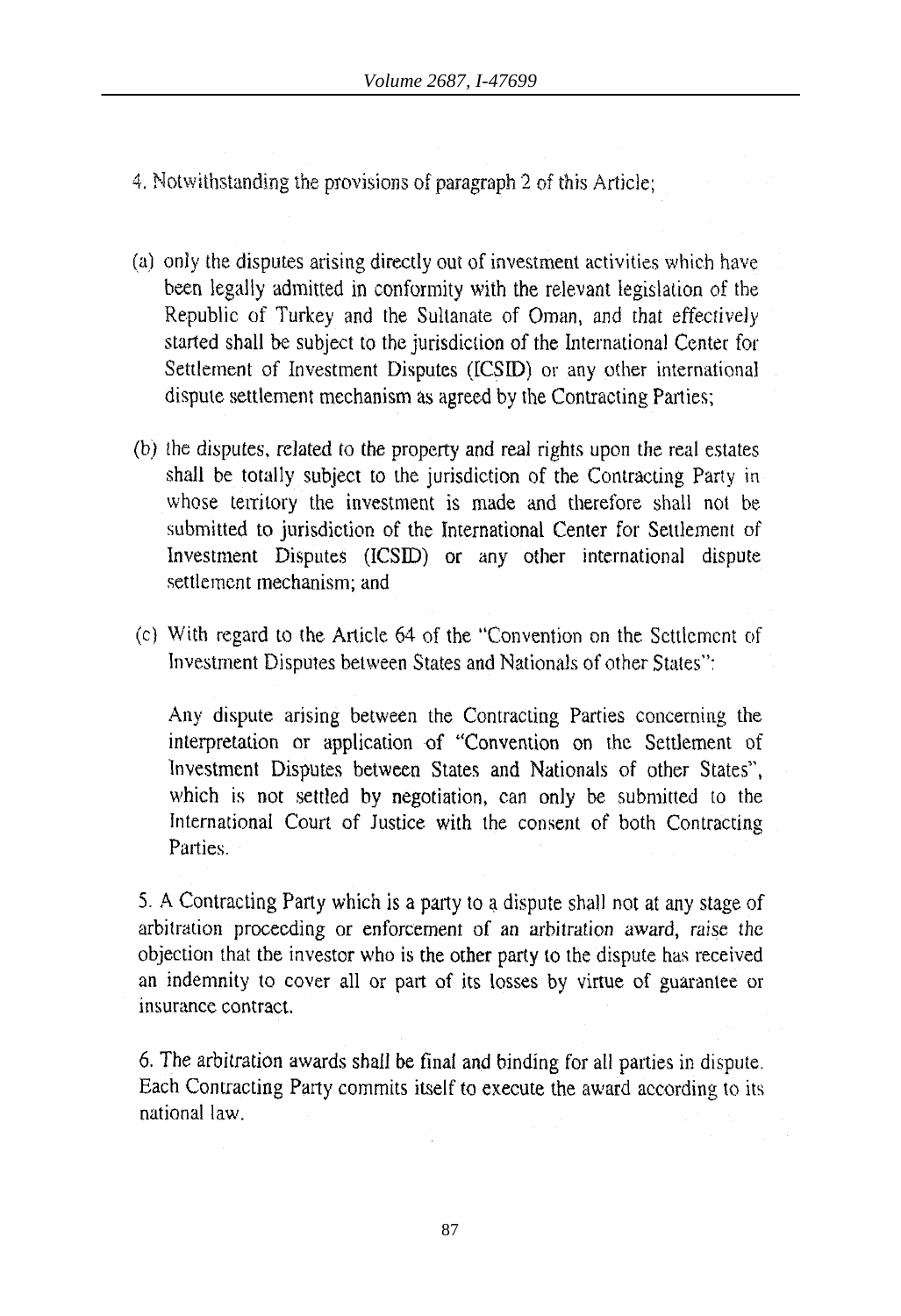## Settlement of Disputes Between The Contracting Parties

1. The Contracting Parties shall seek in good faith and a spirit of cooperation a rapid and equitable. solution to any dispute between them concerning the interpretation or application of this Agreement. In this regard, the Contracting Parties agree to engage in direct and meaningful negotiations to arrive at such solutions. If the Contracting Parties cannot reach an agreement within six months after the beginning of disputes between themselves through the foregoing procedure, the disputes may be submitted, upon the request of either Contracting Party, to an arbitral tribunal of three members,

2. Within two months of receipt of a request, each Contracting Party shall appoint an arbitrator. The two arbitrators shall select a third arbitrator as Chairman, who is a national of a third State. In the event either Contracting Party fails to appoint an arbitrator within the specified time, the other Contracting Party may request the President of the International Court of Justice to make the appointment.

3. If both arbitrators cannot reach an agreement. about the choice of the Chairman within two months after their appointment, the Chairman shall be appointed upon the request of either Contracting Party by the President of the International Court of Justice..

4. If, in the cases specified under paragraphs (2) and (3) of this Article, the President of the International Court of Justice is prevented from carrying out the said function or if he is a national of either Contracting Party, the appointment shall be made by the Vice-President, and if the Vice-President is prevented from carrying out the said function or if he is a national of either Contracting Party, the appointment shall be made by the most senior member of the Court who is not a national of either Contracting Patty.

5. The tribunal shall have three months from the date of the selection of the Chairman to agree upon rules of procedure consistent with the other provisions of this Agreement. In the absence of such agreement, the tribunal shall request the President of the International Court of Justice to designate rules of procedure, taking into account generally recognized rules of international arbitral procedure.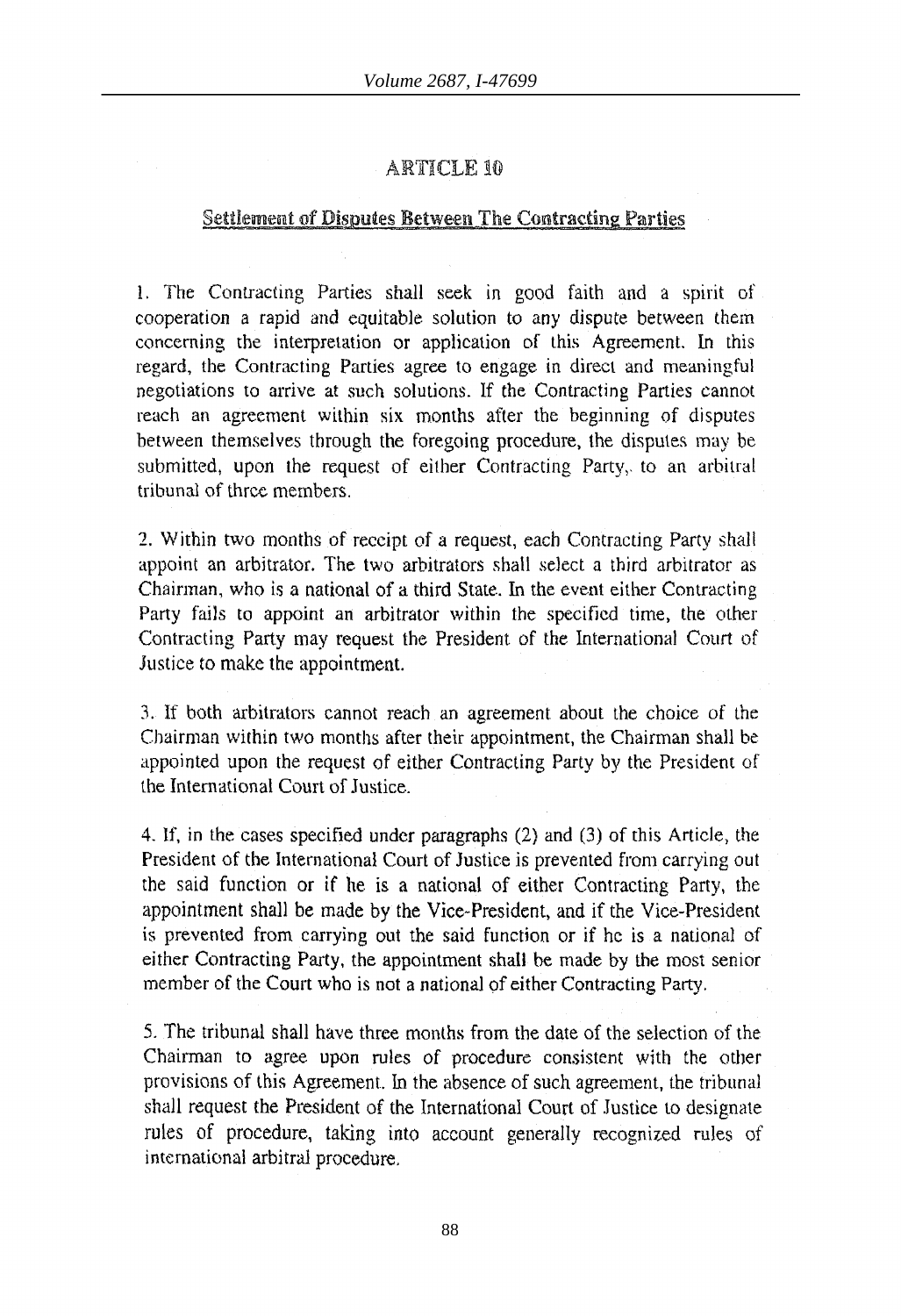6. Unless otherwise agreed, all submlssions shall be made and all hearings sha1l be completed within eight months of the date of selection of the Chairman, and the tribunal shall render its decision within two months after the date of the final submissions or the date of the closing of the hearings. whichever is later. The arbitral tribunal shall reach its decisions, which shall be final and binding, by a majority of votes.

7. Expenses incurred by the Chairman, the other arbitrators, and other costs of the proceedings shaH be paid for equally by the Contracting Parties. The tribunal may, however, at its discretion, decide that a higher proportion of the costs be paid by one of the Contracting Parties.

8. A dispute shall not be submitted to an international arbitration court under the provisions of this Article, if the same dispute has been brought before another international arbitration court under the provisions of Article 9 and is still before the court. This will not impair the engagement in direct and meaningful negotiations between both Contracting Parties.

# **ARTICLE 11**

# **Scope of Application**

This Agreement shall apply to direct investments in the territory of one Contracting Party, made in accordance with its national laws and regulations, by investors of the other Contracting Party, whether prior to, or after the entry into force of the present Agreement. However, this Agreement shall not apply to any disputes that have arisen before its entry into force.